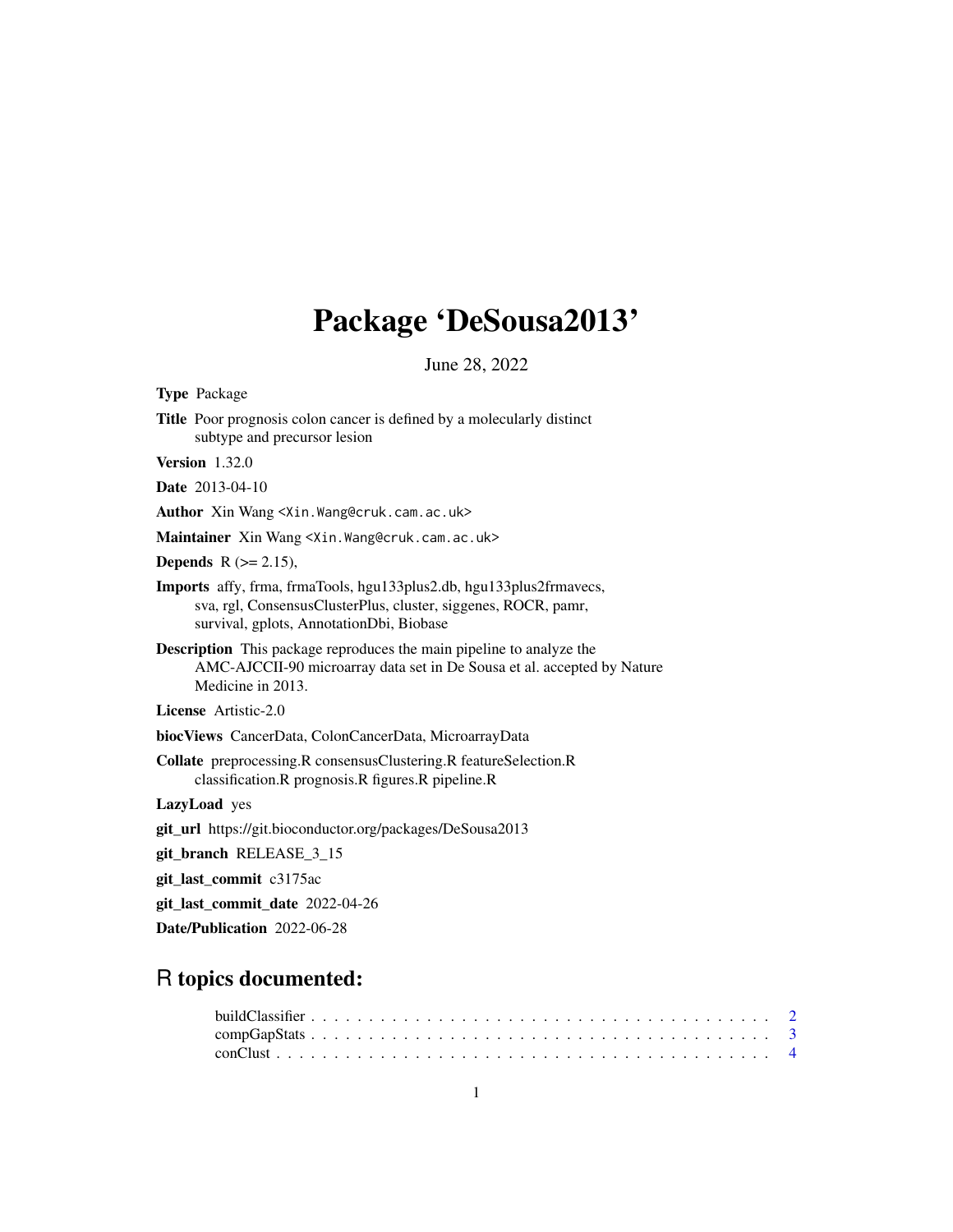#### <span id="page-1-0"></span>2 buildClassifier **buildClassifier**

| Index | 19 |
|-------|----|

<span id="page-1-1"></span>buildClassifier *Build a gene expression based classifier*

#### Description

This function employs PAM to build a gene expression based classifier.

#### Usage

```
buildClassifier(sigMat, clus.f, nfold=10, nboot=100)
figPAMCV(err)
```
#### Arguments

| sigMat | a matrix of median centered expression values of selected genes (by function<br>filterDiffGenes) for selected cancer samples (by function filterSamples). |
|--------|-----------------------------------------------------------------------------------------------------------------------------------------------------------|
| clus.f | a numeric vector of cluster labels for selected cancer samples.                                                                                           |
| nfold  | an integer value specifying the fold of cross validation.                                                                                                 |
| nboot  | an integer value specifying the number of bootstraps.                                                                                                     |
| err    | a matrix of cross validation error rates for different shrinkage thresholds.                                                                              |

#### Details

The expression data of the retained most predictive genes were trained by PAM to build a robust classifier. To select the optimal threshold for centroid shrinkage, we performed 10-fold crossvalidation over a range of shirnkage thresholds for 1000 iterations, and selected the one yielding a good performance (error rate  $\langle 2\% \rangle$  with the least number of genes.

#### Value

This function will return a list including signature (a character vector of signature genes), pam.rslt (an list of training results returned by [pamr.train](#page-0-0)), thresh (the selected shrinkage threshold), err (a matrix of cross validation error rates for different shrinkage thresholds), cents (a numeric matrix of PAM centroids for three subtypes).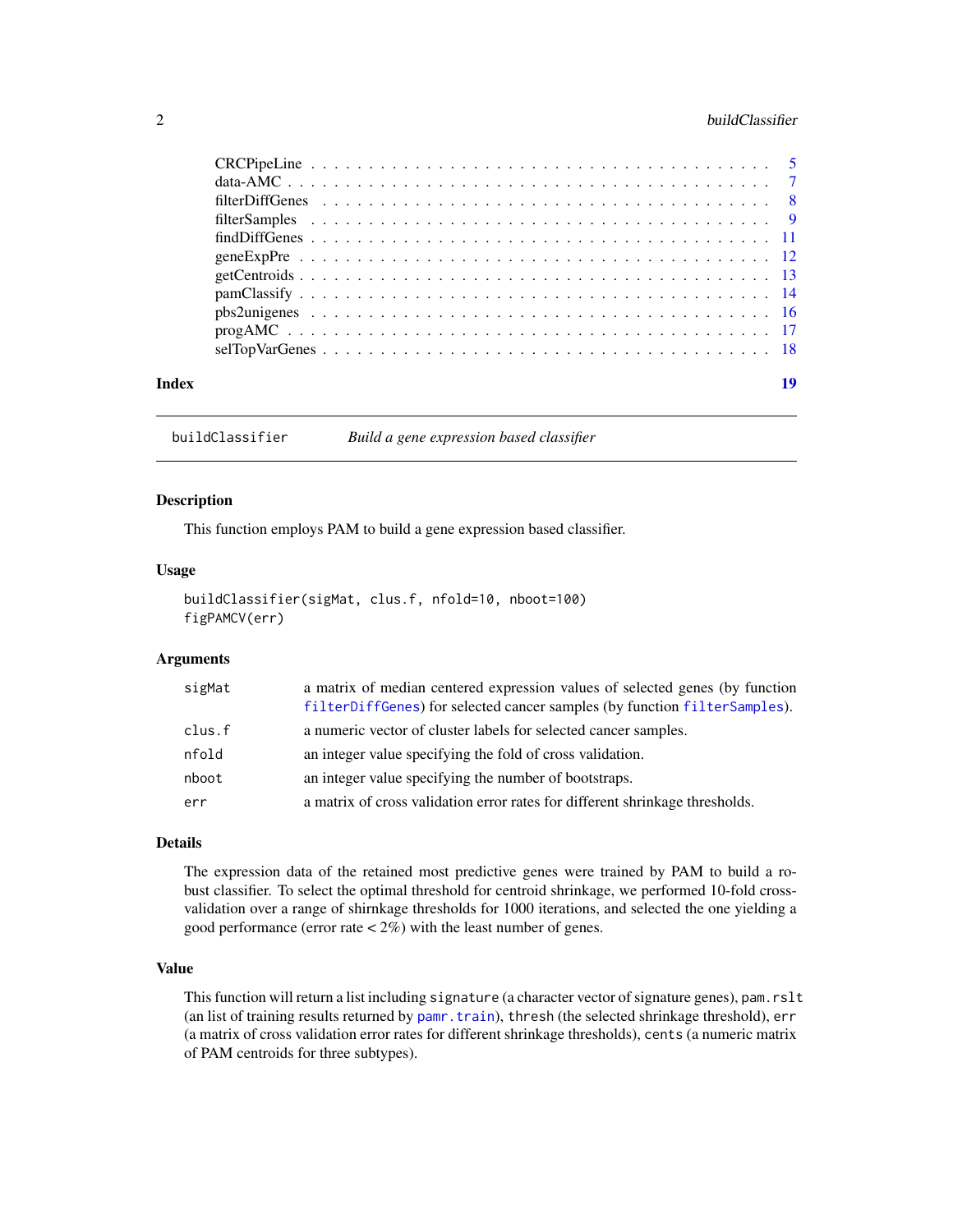#### <span id="page-2-0"></span>compGapStats 3

#### Author(s)

Xin Wang <xw264@cam.ac.uk>

#### References

De Sousa E Melo, F. and Wang, X. and Jansen, M. et al. Poor prognosis colon cancer is defined by a molecularly distinct subtype and precursor lesion. accepted

Tibshirani, Robert and Hastie, Trevor and Narasimhan, Balasubramanian and Chu, Gilbert (2002). Diagnosis of multiple cancer types by shrunken centroids of gene expression. PNAS, 99(10), 6567- 6572.

#### See Also

[filterSamples](#page-8-1), [findDiffGenes](#page-10-1), [filterDiffGenes](#page-7-1)

#### Examples

```
data(diffGenes.f, package="DeSousa2013")
data(silh, package="DeSousa2013")
sigMat <- sdat.f[diffGenes.f, names(clus.f)]
##set a small number of bootstraps, only for testing the function
classifier <- buildClassifier(sigMat, clus.f, nboot=10)
data(classifier, package="DeSousa2013")
figPAMCV(err)
```
<span id="page-2-1"></span>compGapStats *Computing Gap statistics to identify the optimal number of subtypes*

#### Description

Compute Gap statistics to identify the optimal number of subtypes

#### Usage

```
compGapStats(ge.CRC, ntops=c(2, 4, 8, 12, 16, 20)*1000, K.max=6, nboot=100)
figGAP(gapsmat, gapsSE)
```
#### Arguments

| ge.CRC  | a numeric matrix of expression data of genes expressed in at least one sample.                       |
|---------|------------------------------------------------------------------------------------------------------|
| ntops   | an integer vector of top variable genes, measured by MAD (median absolute<br>deviation).             |
| K.max   | an integer value specifying the maximal number of clusters to compute GAP<br>statistics.             |
| nboot   | an integer value specifying the number of bootstraps, which is an argument B of<br>function clusGap. |
| gapsmat | a numeric matrix of GAP statistics.                                                                  |
| gapsSE  | standard errors of means of the GAP statistics.                                                      |
|         |                                                                                                      |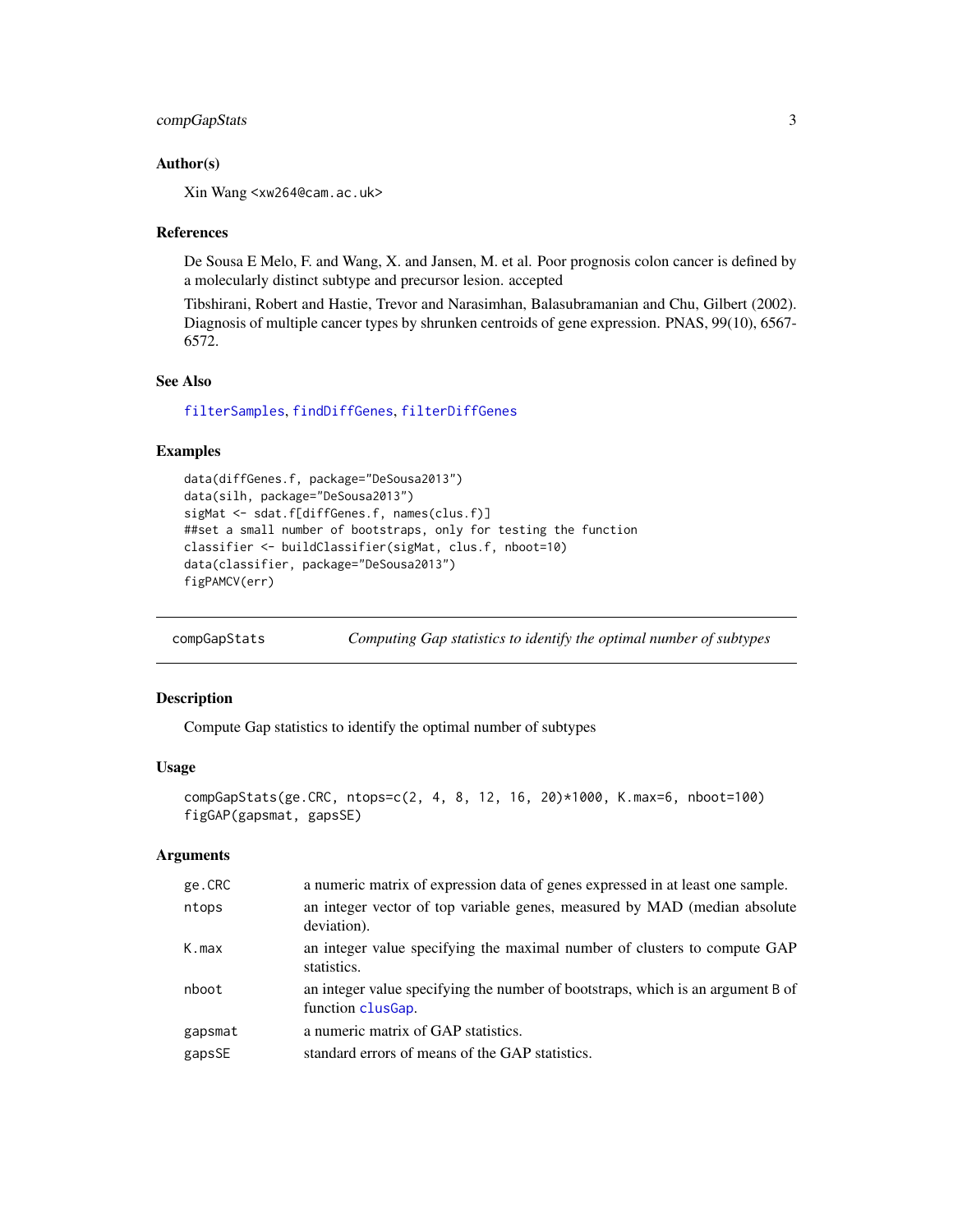#### <span id="page-3-0"></span>Details

GAP statistic is a popular method to estimate the number of clusters in a set of data by comparing the change in observed and expected within-cluster dispersion. To identify the optimal number of clusters, GAP statistic can be computed for k=1 to K.max with nboot bootstraps for ntops top variable genes in the AMC data set.

The function figGAP is designed to visualize GAP curves.

#### Value

This function will return a list including gapsmat (a numeric matrix of GAP statistics) and gapsSE (standard errors of means of the GAP statistics).

#### Author(s)

```
Xin Wang <xw264@cam.ac.uk>
```
#### References

De Sousa E Melo, F. and Wang, X. and Jansen, M. et al. Poor prognosis colon cancer is defined by a molecularly distinct subtype and precursor lesion. accepted

Tibshirani, Robert andWalther, Guenther and Hastie, Trevor (2001). Estimating the number of clusters in a data set via the gap statistic. Journal of the Royal Statistical Society: Series B (Statistical Methodology), 63(2), 411-423.

#### Examples

```
data(ge.CRC, package="DeSousa2013")
ge.CRC <- ge.all[selPbs, ]
gaps <- compGapStats(ge.CRC, ntops=c(2, 4)*1000, K.max=6, nboot=10)
figGAP(gaps$gapsmat, gaps$gapsSE)
```
<span id="page-3-1"></span>conClust *Consensus clustering*

#### Description

This function performs consensus clustering for the AMC-AJCCII-90 data set.

#### Usage

```
conClust(sdat, maxK=12, reps=1000, savepath = ".")
```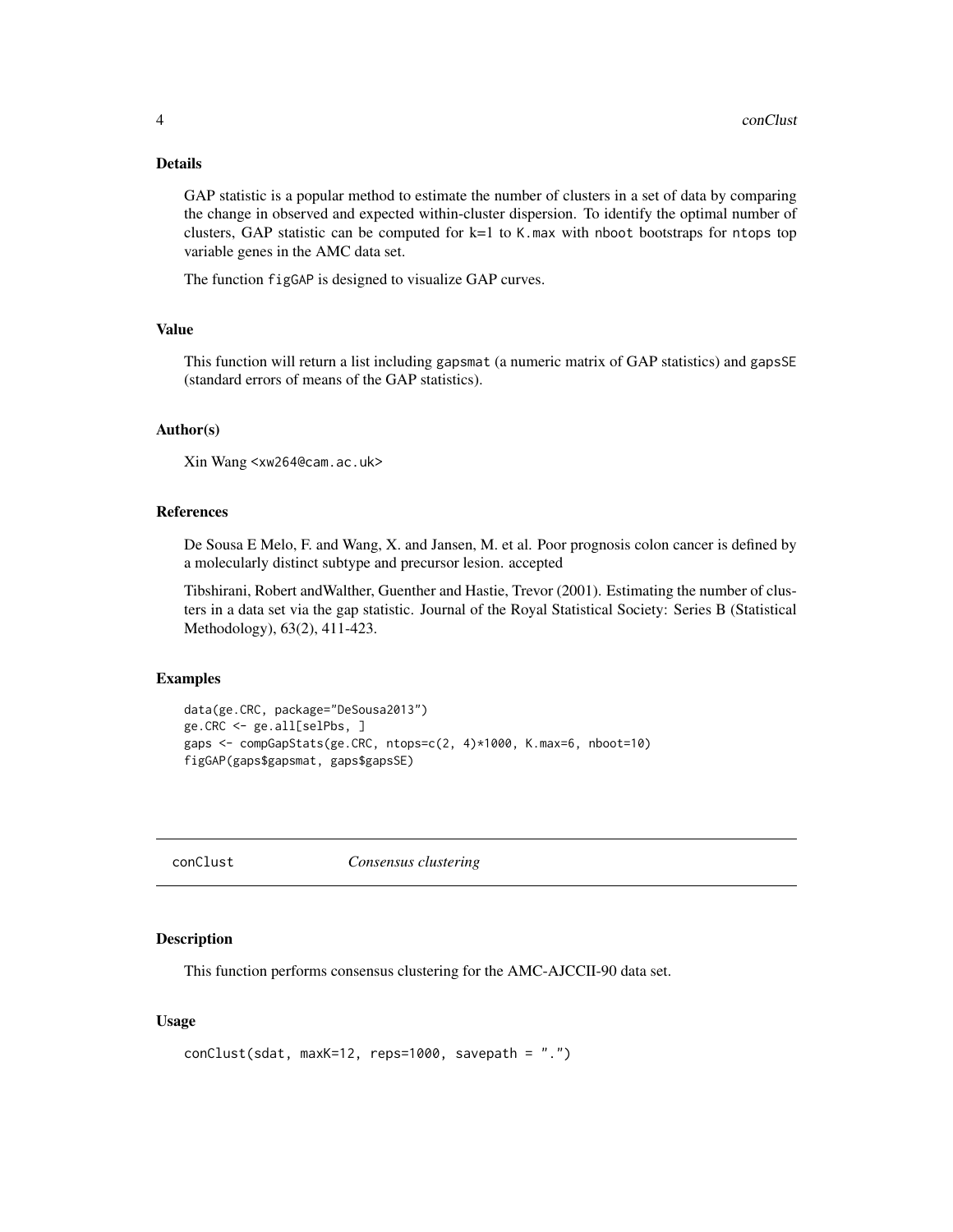#### <span id="page-4-0"></span>CRCPipeLine 5

#### Arguments

| sdat     | a matrix of median centered expression values of top variable probesets.                         |
|----------|--------------------------------------------------------------------------------------------------|
| maxK     | an integer value specifying the maximal number of clusters to perform consen-<br>sus clustering. |
| reps     | an integer value specifying resampling times.                                                    |
| savepath | the path to a directory where figures will be saved.                                             |

#### Details

Using the most variable probesets (MAD>0.5), we performed hierarchical clustering with agglomerative average linkage to cluster these samples. Consensus clustering was employed, with 1000 iterations and 0.98 subsampling ratio, to assess the clustering stability.

#### Value

This function will return clus, which is a numeric vector of cluster labels named by colon cancer samples.

#### Author(s)

Xin Wang <xw264@cam.ac.uk>

#### References

De Sousa E Melo, F. and Wang, X. and Jansen, M. et al. Poor prognosis colon cancer is defined by a molecularly distinct subtype and precursor lesion. accepted

Monti, Stefano and Tamayo, Pablo and Mesirov, Jill and Golub, Todd (2003). Consensus clustering: a resampling-based method for class discovery and visualization of gene expression microarray data. Machine learning, 52(1), 91-118.

#### Examples

```
library(ConsensusClusterPlus)
data(dat, package="DeSousa2013")
##set a small number of bootstraps only for testing the function
clus <- conClust(sdat, maxK=6, reps=10, savepath=".")
```
CRCPipeLine *Pipeline function for De Sousa 2013*

#### Description

This function reproduces the main pipeline to analyze the AMC-AJCCII-90 microarray data set in De Sousa et al. accepted by Nature Medicine in 2013.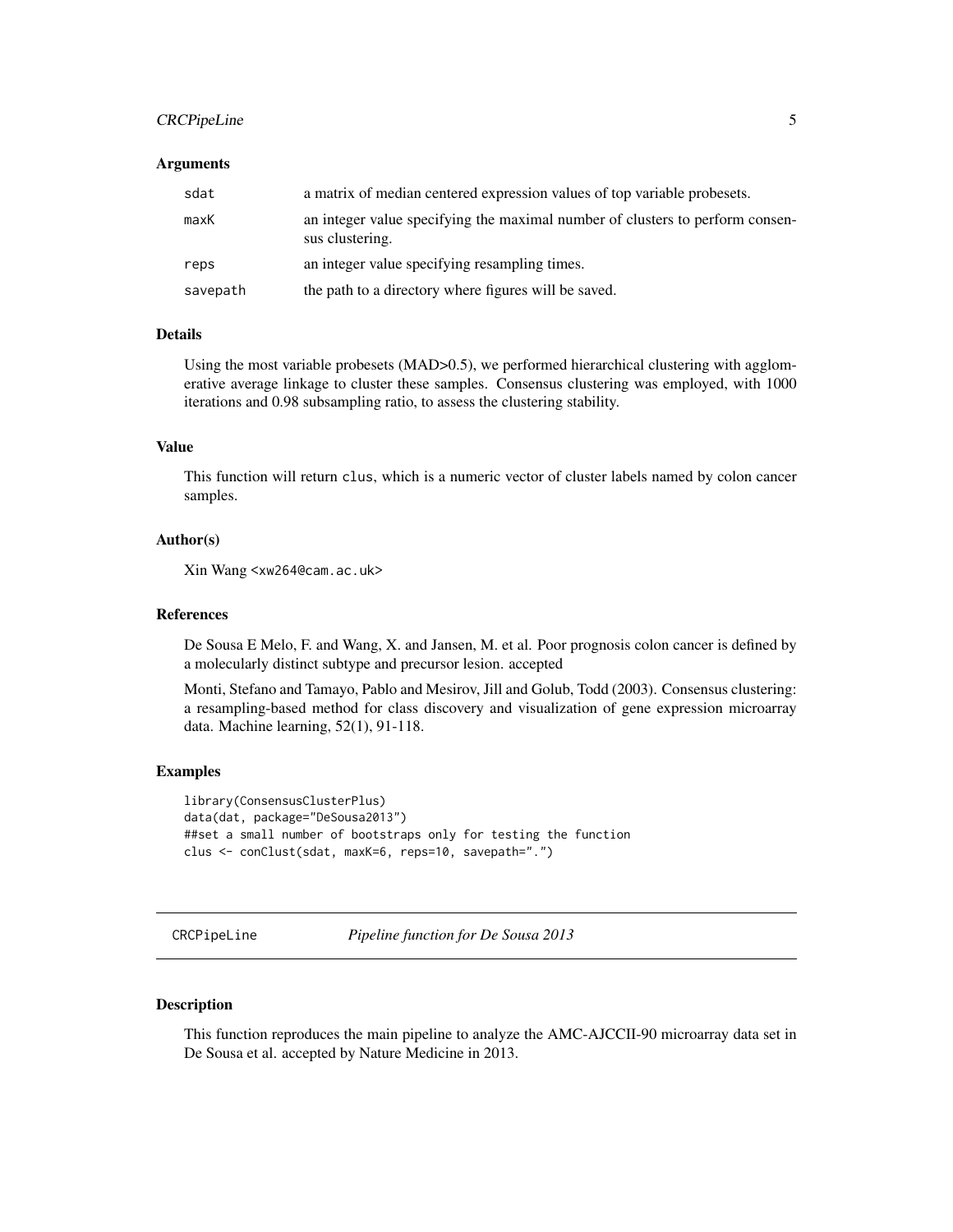#### <span id="page-5-0"></span>Usage

```
CRCPipeLine(celpath=".", AMC_sample_head, AMC_CRC_clinical, preprocess=FALSE,
gap.ntops = c(2, 4, 8, 12, 16, 20)*1000, gap.K.max = 6, gap.nboot = 100,
MADth=0.5, conClust.maxK=12, conClust.reps=1000, diffG.pvalth=0.01,
diffG.aucth=0.9, savepath=".")
```
#### Arguments

| celpath          | the path to a directory where .CEL files of the AMC-AJCCII-90 set are placed.                                                                                                       |
|------------------|-------------------------------------------------------------------------------------------------------------------------------------------------------------------------------------|
| AMC_sample_head  |                                                                                                                                                                                     |
|                  | a data frame include clinical information and mapping information between mi-<br>croarray ids and sample ids (details in AMC_sample_head).                                          |
| AMC_CRC_clinical |                                                                                                                                                                                     |
|                  | a data frame including include clinical information (details in AMC_CRC_clinical).                                                                                                  |
| preprocess       | a logical value specifying whether preprocessing of microarrays should be per-<br>formed. If FALSE (default), preprocessed expression data ge. CRC will be loaded<br>automatically. |
| gap.ntops        | an integer vector of top variable genes, measured by MAD (median absolute<br>deviation).                                                                                            |
| gap.K.max        | an integer value specifying the maximal number of clusters to compute GAP<br>statistics.                                                                                            |
| gap.nboot        | an integer value specifying the number of bootstraps, which is an argument B of<br>function clusGap.                                                                                |
| MADth            | an numeric value specifying the cutoff of MAD (median absolute deviation).                                                                                                          |
| conClust.maxK    | an integer value specifying the maximal number of clusters to perform consen-<br>sus clustering.                                                                                    |
| conClust.reps    | an integer value specifying resampling times.                                                                                                                                       |
| diffG.pvalth     | a numeric value specifying the fdr cutoff to select differential genes between<br>subtypes by SAM.                                                                                  |
| diffG.aucth      | a numeric value specifying the AUC cutoff.                                                                                                                                          |
| savepath         | the path to a directory where figures will be saved.                                                                                                                                |

#### Details

The function wraps up the preprocessing, feature selection, classification and subtype clinical characterization steps altogether in a signal function. It reproduces the main results and figures of De Sousa 2013, Nature Medicine.

#### Value

This function will save figure of gap statistics, Silhouette information, PAM cross-validation error rates, classification heatmap as well as Kaplan Meier plot to savepath.

#### Author(s)

Xin Wang <xw264@cam.ac.uk>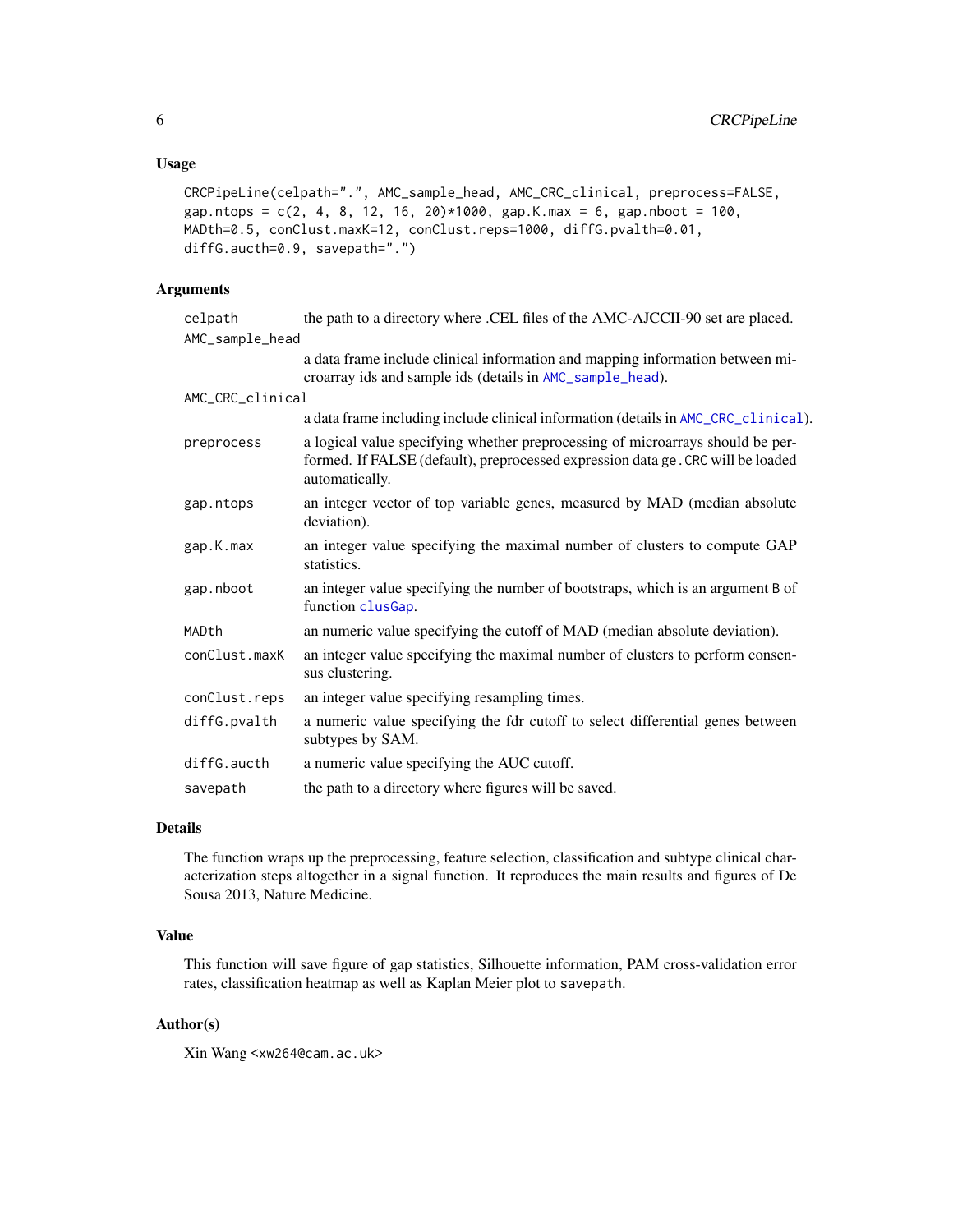#### <span id="page-6-0"></span> $data\text{-}AMC$  7

#### References

De Sousa E Melo, F. and Wang, X. and Jansen, M. et al. Poor prognosis colon cancer is defined by a molecularly distinct subtype and precursor lesion. accepted

#### See Also

[geneExpPre](#page-11-1), [compGapStats](#page-2-1), [selTopVarGenes](#page-17-1), [pbs2unigenes](#page-15-1), [conClust](#page-3-1), [filterSamples](#page-8-1), [findDiffGenes](#page-10-1), [filterDiffGenes](#page-7-1), [buildClassifier](#page-1-1), [pamClassify](#page-13-1), [progAMC](#page-16-1)

#### Examples

```
## Not run:
##This function may take a long time (hours) to finish.
##Please use R-2.15 and corresponding frma package to run the function.
##Please contact the author if there is any confusion
data(AMC, package="DeSousa2013")
CRCPipeLine(celpath=".", AMC_sample_head, AMC_CRC_clinical, savepath=".")
```
## End(Not run)

data-AMC *Data used in the package DeSousa2013*

#### <span id="page-6-1"></span>**Description**

See 'details' for the description of each data files included in this package.

#### Usage

```
##see example for details
```
#### Details

AMC: AMC\_CRC\_clinical and AMC\_sample\_head include clinical information and mapping information between microarray ids and sample ids, respectively.

ge.CRC: ge.all is a numeric matrix including expression levels of all probesets of the 90 colon cancer samples. selPbs is a character vector of probeset ids that are present in any sample.

gaps: gapsmat is a numeric matrix of GAP statistics. gapsSE is a numeric matrix of standard errors of means of the GAP statistics.

dat: sdat is a matrix of median centered expression values of top variable probesets.

uniGenes: uniGenes is a character vector of unique gene symbols named by probesets.

conClust: clus is a numeric vector of cluster labels named by colon cancer samples.

silh: sdat.f is a matrix of median centered expression values of top variable genes for selected samples. clus. f is a numeric vector of cluster labels for selected cancer samples. silh is an object of class [silhouette](#page-0-0).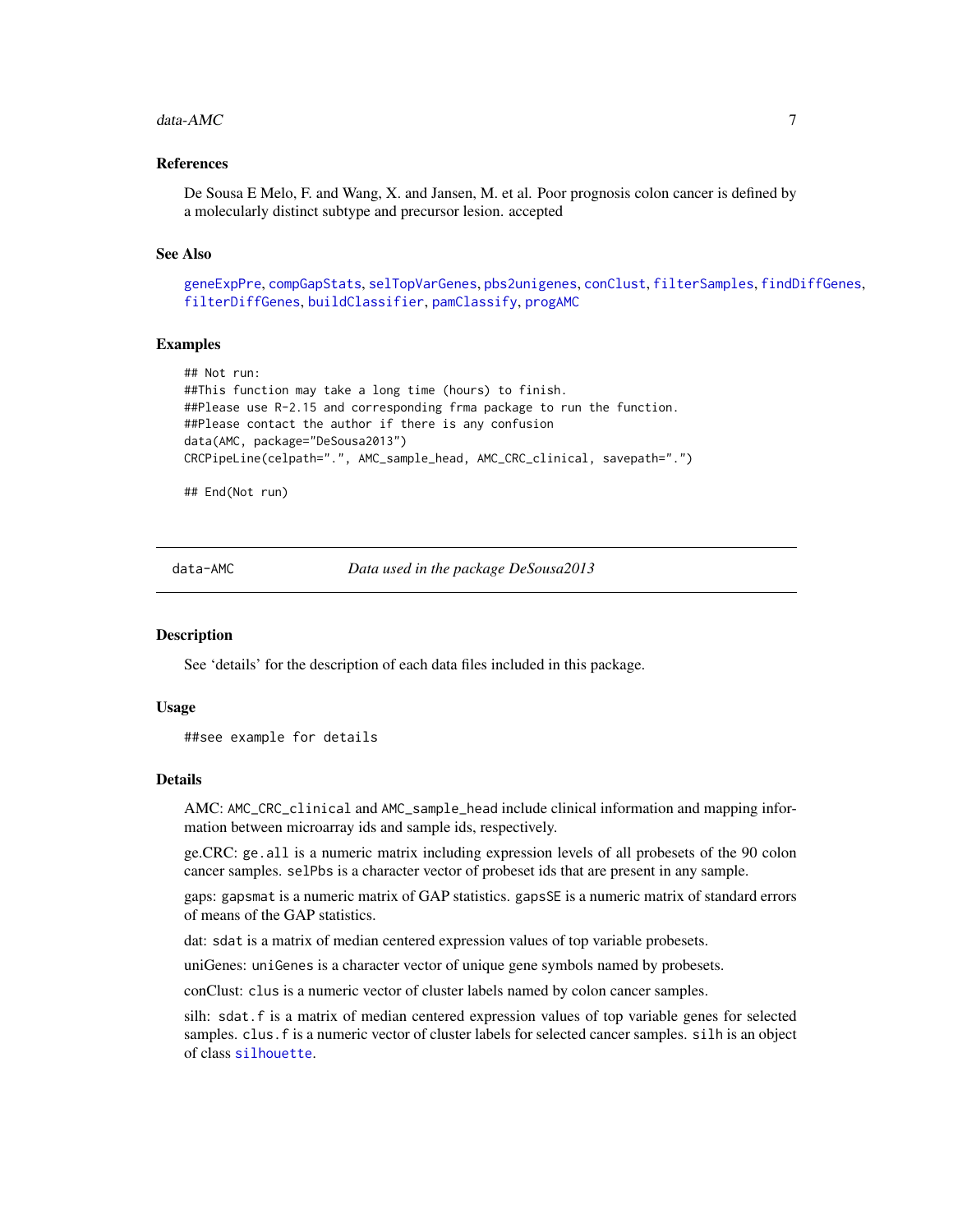<span id="page-7-0"></span>diffGenes: diffGenes is a character vector of differential genes.

diffGenes.f: diffGenes.f is a character vector of most predictive genes.

classifier: signature is a character vector of signature genes. pam.rslt is an list of training results returned by [pamr.train](#page-0-0). thresh is the selected shrinkage threshold. err is a matrix of cross validation error rates for different shrinkage thresholds. cents is a numeric matrix of PAM centroids for three subtypes.

predAMC: sdat.sig is a numeric matrix of expression values of signature genes for the 90 samples. pred is a numeric matrix of posterior probabilities for samples to be classified to subtypes. clu.pred is a numeric vector of classification labels named by colon cancer samples. nam.ord is a character vector of samples ordered by their classification probabilies for visualization. gclu.f is the result of hierarchical clustering on the expression of signature genes for visualization.

survival: surv is the result of [survfit](#page-0-0) containing survival curves of the AMC data set. survstats is the result of [survdiff](#page-0-0). data4surv is the data to perform survival analysis.

#### Author(s)

```
Xin Wang <xw264@cam.ac.uk>
```
#### References

De Sousa E Melo, F. and Wang, X. and Jansen, M. et al. Poor prognosis colon cancer is defined by a molecularly distinct subtype and precursor lesion. accepted

#### Examples

```
data(AMC, package="DeSousa2013")
```
<span id="page-7-1"></span>filterDiffGenes *Select the most predictive genes from differential genes*

#### **Description**

This function evaluates AUC (area under ROC curve) to select the most predictive genes from differential genes.

#### Usage

```
filterDiffGenes(sdat.f, clus.f, diffGenes, aucth=0.9)
```
#### Arguments

| sdat.f    | a matrix of median centered expression values of top variable genes for selected<br>samples. |
|-----------|----------------------------------------------------------------------------------------------|
| clus.f    | a numeric vector of cluster labels for selected cancer samples.                              |
| diffGenes | a character vector of differential genes.                                                    |
| aucth     | a numeric value specifying the AUC cutoff.                                                   |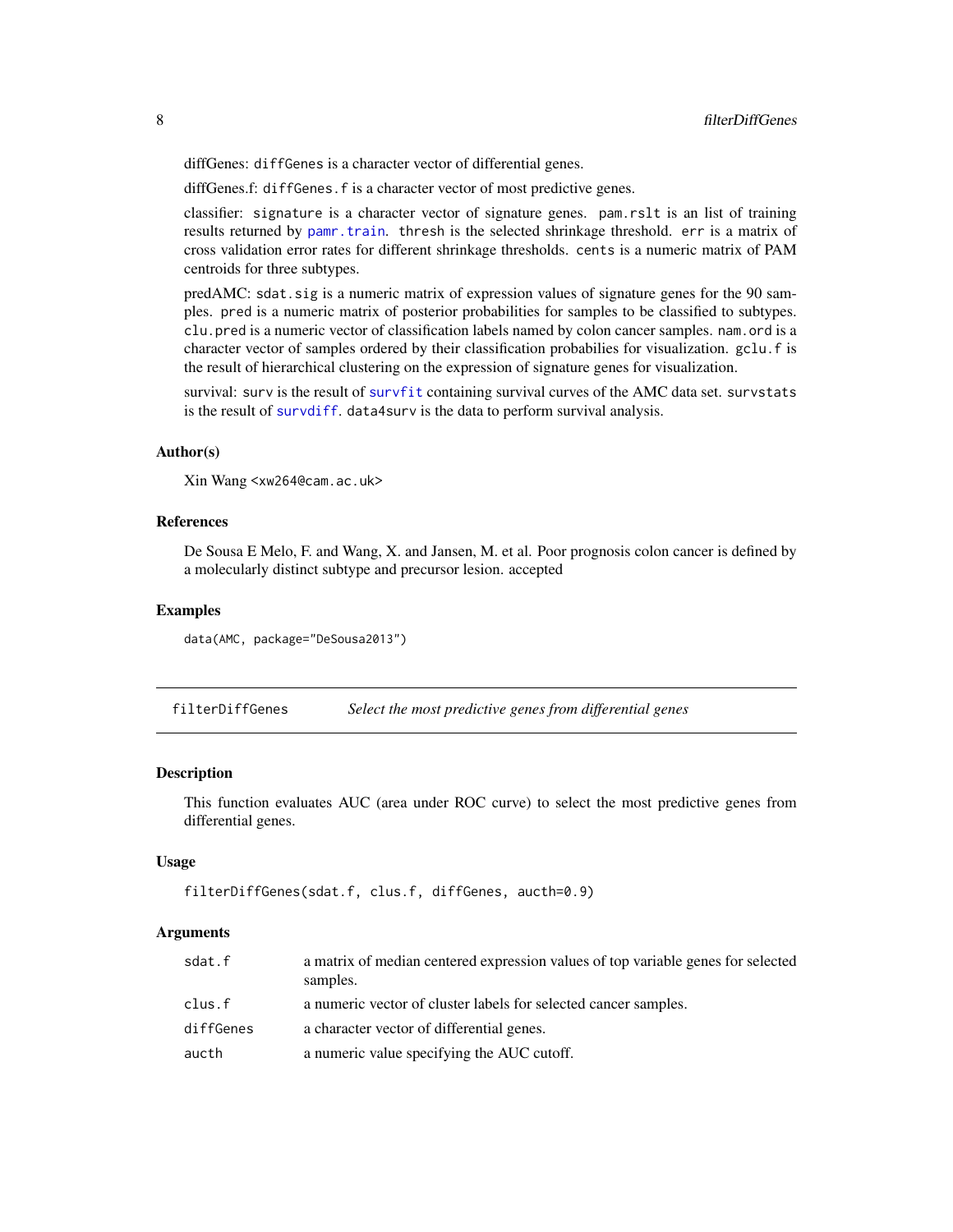#### <span id="page-8-0"></span>filterSamples 9

#### Details

After obtaining differential genes between subtypes, we calculated AUC (area under ROC curve, using package ROCR) to assess each gene's ability to separate one subtype from the others.

#### Value

This function will return diffGenes.f, which is a character vector of most predictive genes.

#### Author(s)

Xin Wang <xw264@cam.ac.uk>

#### References

De Sousa E Melo, F. and Wang, X. and Jansen, M. et al. Poor prognosis colon cancer is defined by a molecularly distinct subtype and precursor lesion. accepted

Sing, T., Sander, O., Beerenwinkel, N., Lengauer, T. (2005). ROCR: visualizing classifier performance in R. Bioinformatics 21(20):3940-3941.

#### See Also

[findDiffGenes](#page-10-1)

#### Examples

```
data(uniGenes)
data(silh)
data(diffGenes)
##select randomly part of the whole differential genes only for testing the function
diffGenes <- diffGenes[sample(1:length(diffGenes), 100)]
diffGenes.f <- filterDiffGenes(sdat.f, clus.f, diffGenes, aucth=0.9)
```
<span id="page-8-1"></span>filterSamples *Filter colon cancer samples by Silhouette width*

#### Description

This function computes Silhouette widths for the 90 colon cancer samples.

#### Usage

```
filterSamples(sdat, uniGenes, clus)
figSilh(silh)
```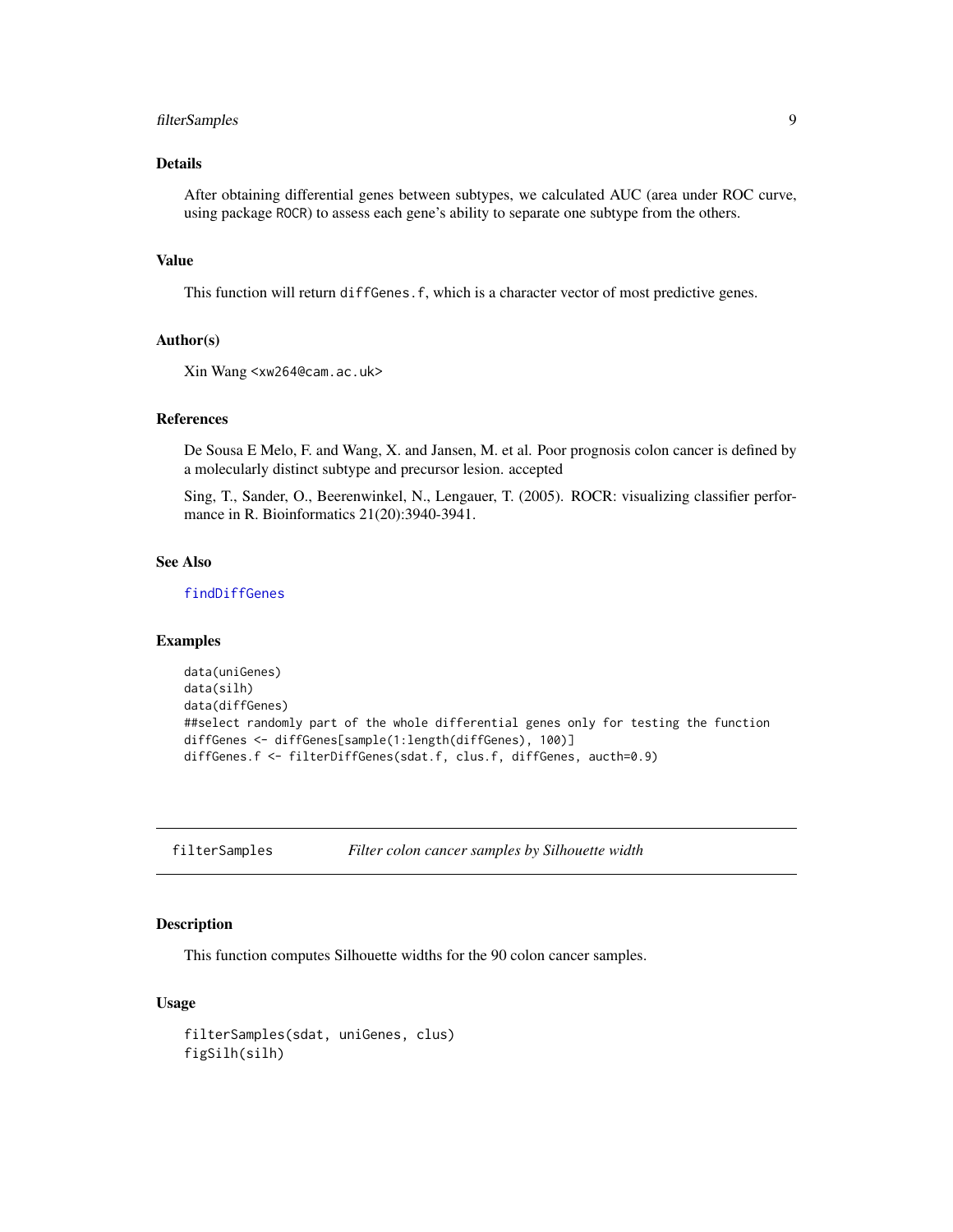#### <span id="page-9-0"></span>**Arguments**

| sdat     | a matrix of median centered expression values of top variable probesets. |
|----------|--------------------------------------------------------------------------|
| uniGenes | a character vector of unique gene symbols named by probesets.            |
| clus     | a numeric vector of cluster labels named by colon cancer samples.        |
| silh     | an object of class silhouette.                                           |

#### Details

Silhouette width was computed to identify the most representative samples within each cluster. Samples with positive silhouette width were retained to build the PAM classifier.

#### Value

This function will return a list including sdat. f (a matrix of median centered expression values of top variable genes for selected samples), clus.f (a numeric vector of cluster labels for selected cancer samples) and silh (an object of class [silhouette](#page-0-0)).

#### Author(s)

Xin Wang <xw264@cam.ac.uk>

#### References

De Sousa E Melo, F. and Wang, X. and Jansen, M. et al. Poor prognosis colon cancer is defined by a molecularly distinct subtype and precursor lesion. accepted

Rousseeuw, Peter J (1987). Silhouettes: a graphical aid to the interpretation and validation of cluster analysis Journal of computational and applied mathematics, 20, 53-65.

#### See Also

[selTopVarGenes](#page-17-1)

```
data(uniGenes, package="DeSousa2013")
data(dat, package="DeSousa2013")
data(conClust, package="DeSousa2013")
samp.f <- filterSamples(sdat, uniGenes, clus)
figSilh(samp.f$silh)
```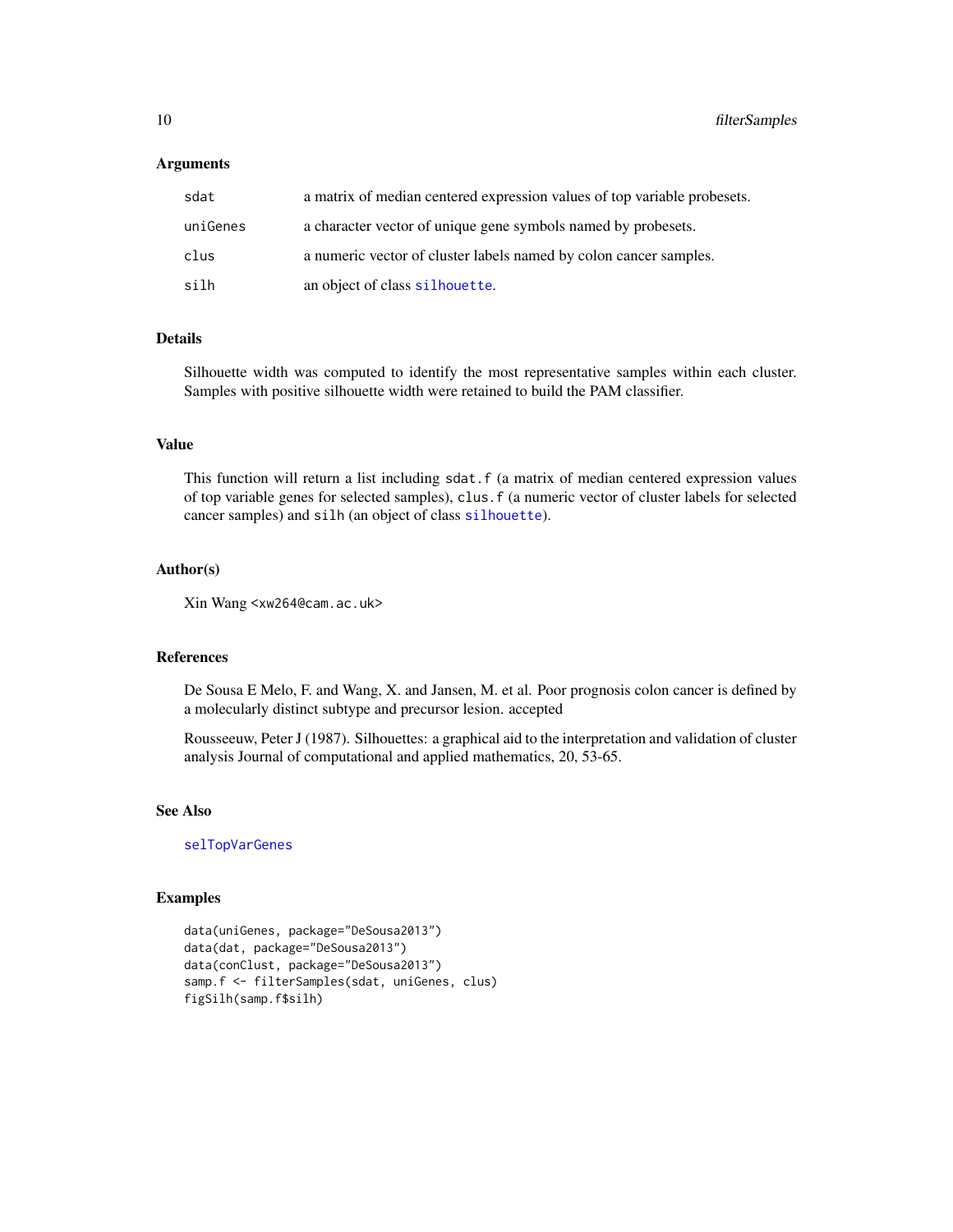<span id="page-10-1"></span><span id="page-10-0"></span>

#### Description

This function employs SAM to search for differential genes between subtypes

#### Usage

findDiffGenes(sdat.f, clus.f, pvalth=0.01)

#### Arguments

| sdat.f | a matrix of median centered expression values of top variable genes for selected<br>samples.       |
|--------|----------------------------------------------------------------------------------------------------|
| clus.f | a numeric vector of cluster labels for selected cancer samples.                                    |
| pvalth | a numeric value specifying the fdr cutoff to select differential genes between<br>subtypes by SAM. |

#### Details

In this function, we find differential genes between each two of three subtypes and take the unique genes of combined differential genes altogether.

#### Value

This function will return diffGenes, which is a character vector of differential genes.

#### Author(s)

Xin Wang <xw264@cam.ac.uk>

#### References

De Sousa E Melo, F. and Wang, X. and Jansen, M. et al. Poor prognosis colon cancer is defined by a molecularly distinct subtype and precursor lesion. accepted

Tusher, Virginia Goss and Tibshirani, Robert and Chu, Gilbert (2001). Significance analysis of microarrays applied to the ionizing radiation response. PNAS, 98(9), 5116-5121.

#### See Also

[filterDiffGenes](#page-7-1)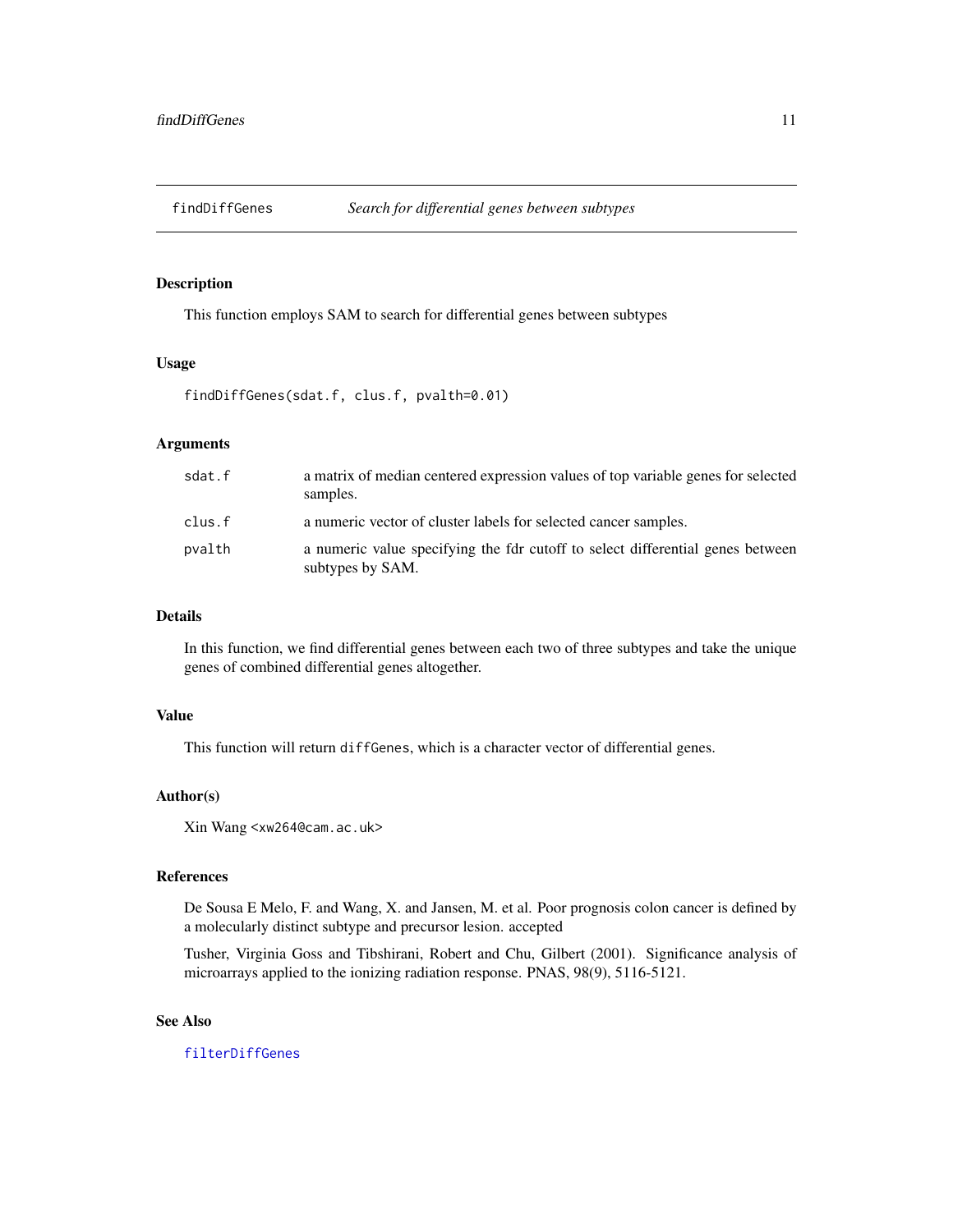#### Examples

```
data(uniGenes, package="DeSousa2013")
data(conClust, package="DeSousa2013")
data(silh, package="DeSousa2013")
##select randomly part of the whole data set only for testing the function
diffGenes <- findDiffGenes(sdat.f[sample(1:nrow(sdat.f), 500), ], clus.f, pvalth=0.01)
```
<span id="page-11-1"></span>geneExpPre *Preprocessing of the AMC-AJCCII-90 microarray data*

#### Description

Preprocessing of the AMC-AJCCII-90 microarray data

#### Usage

geneExpPre(celpath, AMC\_sample\_head)

#### Arguments

celpath the path to a directory where .CEL files of the AMC-AJCCII-90 set are placed.

AMC\_sample\_head

a data frame include clinical information and mapping information between microarray ids and sample ids (details in [AMC\\_sample\\_head](#page-6-1)).

#### Details

This function reproduces the preprocessing of the AMC-AJCCII-90 colon cancer microarrays, together with 13 adenomas and 6 normal samples. The microarrays of the 90 cancer samples and normal samples were generated in one batch, and the adenoma samples in a different batch. These two batches were first normalized separately by [frma](#page-0-0), and then corrected for batch effect using [ComBat](#page-0-0). The [barcode](#page-0-0) function is used to call present probesets in the two batches, respectively. Finally, probesets present in any one of the cancer, adenoma or normal samples are selected for the following analysis.

#### Value

This function will return a list including ge. all (a numeric matrix including expression levels of all probesets of the 90 colon cancer samples) and selPbs (a character vector of probeset ids that are present in any sample).

#### Author(s)

Xin Wang <xw264@cam.ac.uk>

<span id="page-11-0"></span>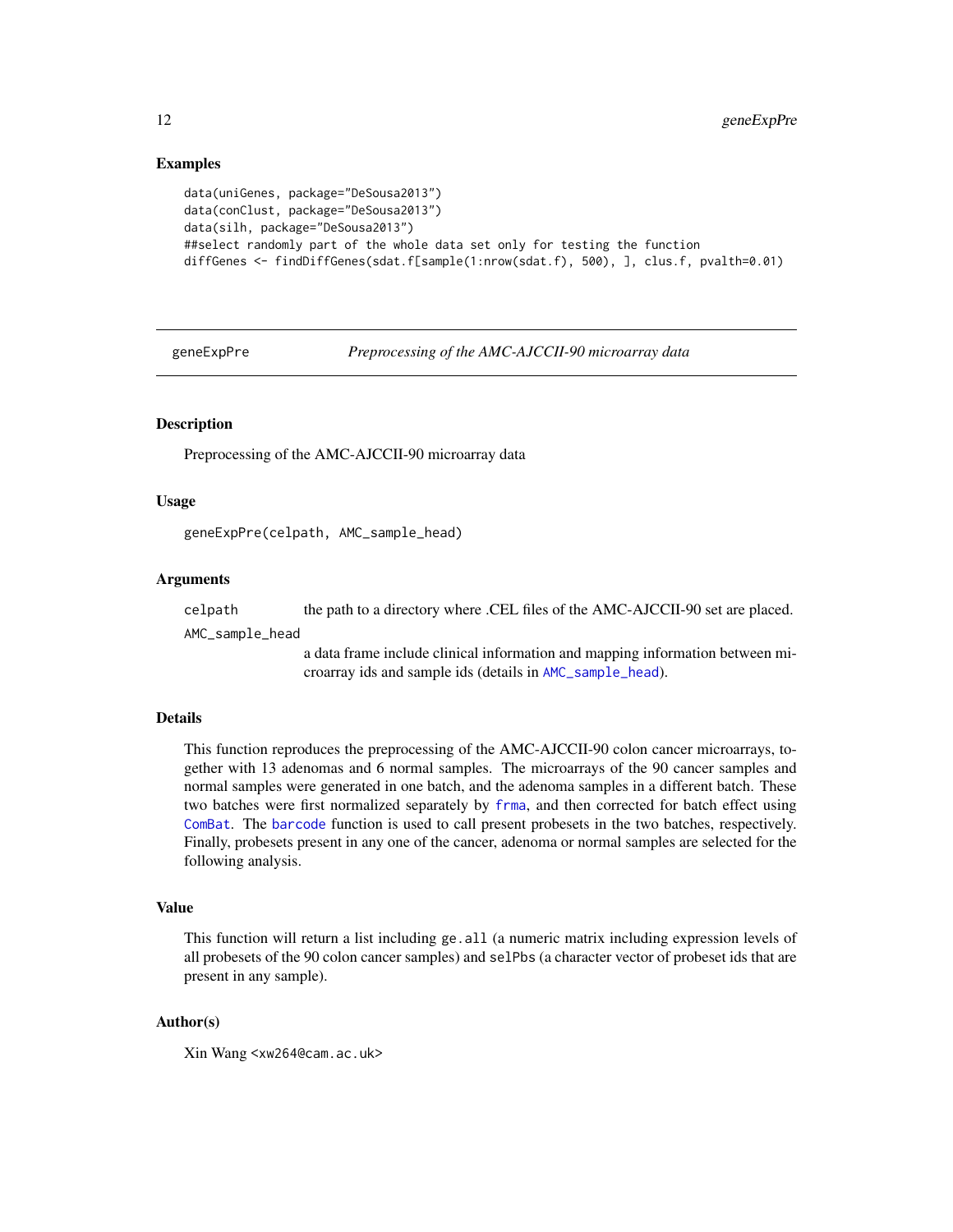#### <span id="page-12-0"></span>getCentroids 13

#### References

De Sousa E Melo, F. and Wang, X. and Jansen, M. et al. Poor prognosis colon cancer is defined by a molecularly distinct subtype and precursor lesion. accepted

McCall, Matthew N and Bolstad, Benjamin M and Irizarry, Rafael A (2010). Frozen robust multiarray analysis (fRMA). Biostatistics, 11(2), 242-253.

McCall, Matthew N and Uppal, Karan and Jaffee, Harris A and Zilliox, Michael J and Irizarry, Rafael A (2011). The Gene Expression Barcode: leveraging public data repositories to begin cataloging the human and murine transcriptomes. Nucleic acids research, 39(suppl 1), D1011-D1015.

Johnson, WE, Rabinovic, A, and Li, C (2007). Adjusting batch effects in microarray expression data using Empirical Bayes methods. Biostatistics 8(1):118-127.

#### Examples

```
## Not run:
##Please make sure that all colon cancer, adenomas as well as normal samples
##have been collected from GEO before running this function.
##This function may take a long time (> half an hour) to finish.
##Please use R-2.15 and corresponding frma package to run the function.
##Different versions of dependent microarray data preprocessing packages and annotation
##packages may give slightly different results.
##Please contact the author if there is any confusion
data("AMC")
ge.pre <- geneExpPre(celpath=".", AMC_sample_head)
```
## End(Not run)

<span id="page-12-1"></span>getCentroids *Retrieve centroids of a PAM classifier*

#### **Description**

This function retrieves centroids of a PAM classifier

#### Usage

getCentroids(fit, data, threshold)

#### **Arguments**

| fit       | the fitting result of a PAM classifier to training data. |
|-----------|----------------------------------------------------------|
| data      | the training data used for building the PAM classifier   |
| threshold | the threshold for PAM classification                     |

#### Details

This is an internal function called by [buildClassifier](#page-1-1) to retrieve the centroids of PAM classifier built using the AMC-AJCCII-90 data set.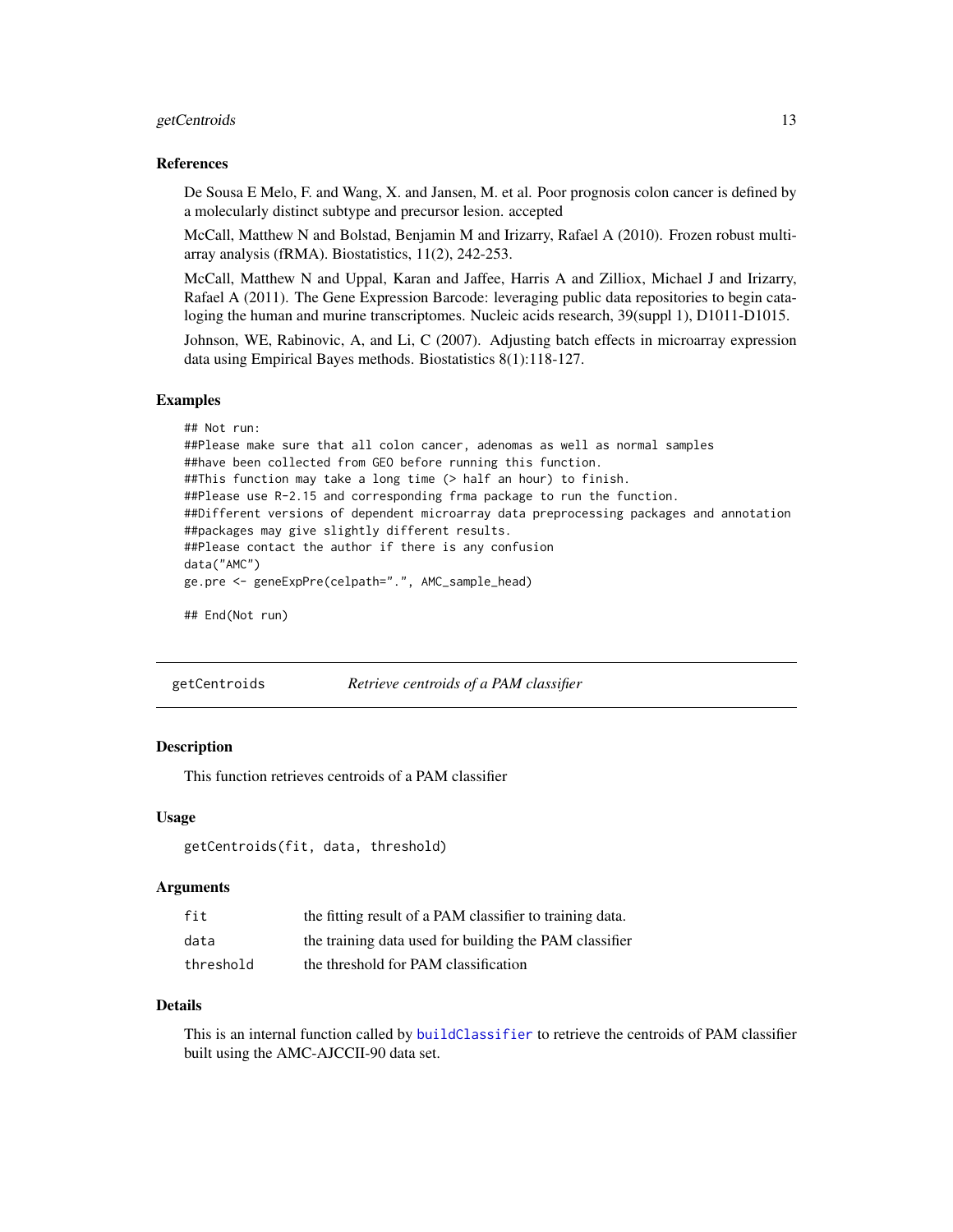#### <span id="page-13-0"></span>Value

This function will return a numeric matrix of centroids of the PAM classifier.

#### Author(s)

Xin Wang <xw264@cam.ac.uk>

#### References

De Sousa E Melo, F. and Wang, X. and Jansen, M. et al. Poor prognosis colon cancer is defined by a molecularly distinct subtype and precursor lesion. accepted

Tibshirani, Robert and Hastie, Trevor and Narasimhan, Balasubramanian and Chu, Gilbert (2002). Diagnosis of multiple cancer types by shrunken centroids of gene expression. PNAS, 99(10), 6567- 6572.

### See Also

[getCentroids](#page-12-1)

<span id="page-13-1"></span>pamClassify *Classifying the AMC samples*

#### Description

These functions classify and visualize the 90 AMC colon cancer samples.

#### Usage

```
pamClassify(datsel, signature, pam.rslt, thresh, postRth=1)
figClassify(AMC_CRC_clinical, pred, clu.pred, sdat.sig, gclu.f, nam.ord)
```
#### Arguments

| datsel           | a numeric value specifying the cutoff of posterior odds in favor of optimal sub-<br>type to the other two. |  |  |  |  |  |
|------------------|------------------------------------------------------------------------------------------------------------|--|--|--|--|--|
| signature        | a character vector of signature genes.                                                                     |  |  |  |  |  |
| pam.rslt         | an list of training results returned by pamr. train.                                                       |  |  |  |  |  |
| thresh           | the selected shrinkage threshold.                                                                          |  |  |  |  |  |
| postRth          | a numeric value specifying the cutoff of posterior odds in favor of optimal sub-<br>type to the other two. |  |  |  |  |  |
| AMC_CRC_clinical |                                                                                                            |  |  |  |  |  |
|                  | a data frame including include clinical information (details in AMC_CRC_clinical).                         |  |  |  |  |  |
| pred             | a numeric matrix of posterior probabilities for samples to be classified to sub-<br>types.                 |  |  |  |  |  |
| clu.pred         | a numeric vector of classification labels named by colon cancer samples.                                   |  |  |  |  |  |
|                  |                                                                                                            |  |  |  |  |  |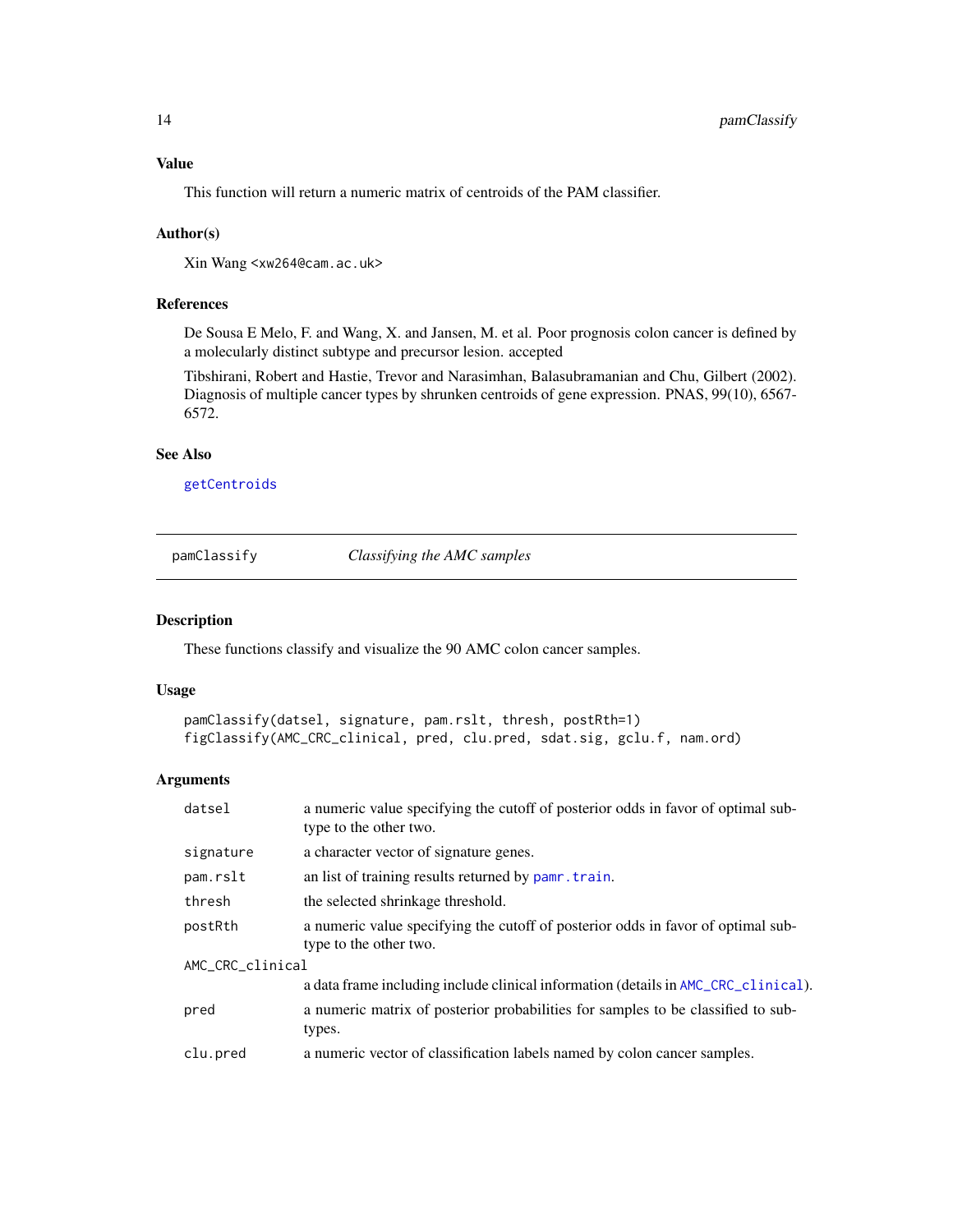#### <span id="page-14-0"></span>pamClassify 15

| sdat.sig | a numeric matrix of expression values of signature genes for the 90 samples.                       |
|----------|----------------------------------------------------------------------------------------------------|
| gclu.f   | the result of hierarchical clustering on the expression of signature genes for vi-<br>sualization. |
| nam.ord  | a character vector of samples ordered by their classification probabilies for vi-<br>sualization.  |

#### Details

The function pamClassify classifies the 90 AMC colon cancer samples using the gene expression based classifier built by PAM. The function figClassify generates classification results with a heatmap of median centred expression values across samples, a track indicating classification probabilities, as well as a track indicating relapse of patients.

#### Value

This function pamClassify will return a list including sdat.sig (a numeric matrix of expression values of signature genes for the 90 samples), pred (a numeric matrix of posterior probabilities for samples to be classified to subtypes), nam.ord (a character vector of samples ordered by their classification probabilies for visualization), gclu.f (result of hierarchical clustering on the expression of signature genes for visualization).

#### Author(s)

Xin Wang <xw264@cam.ac.uk>

#### References

De Sousa E Melo, F. and Wang, X. and Jansen, M. et al. Poor prognosis colon cancer is defined by a molecularly distinct subtype and precursor lesion. accepted

#### See Also

[buildClassifier](#page-1-1)

```
data(AMC, package="DeSousa2013")
data(dat, package="DeSousa2013")
data(uniGenes, package="DeSousa2013")
data(diffGenes.f, package="DeSousa2013")
data(classifier, package="DeSousa2013")
datsel <- sdat[names(uniGenes), ]
rownames(datsel) <- uniGenes
datsel <- datsel[diffGenes.f, ]
pamcl <- pamClassify(datsel, signature, pam.rslt, thresh, postRth=1)
figClassify(AMC_CRC_clinical, pamcl$pred, pamcl$clu.pred, pamcl$sdat.sig,
pamcl$gclu.f, pamcl$nam.ord)
```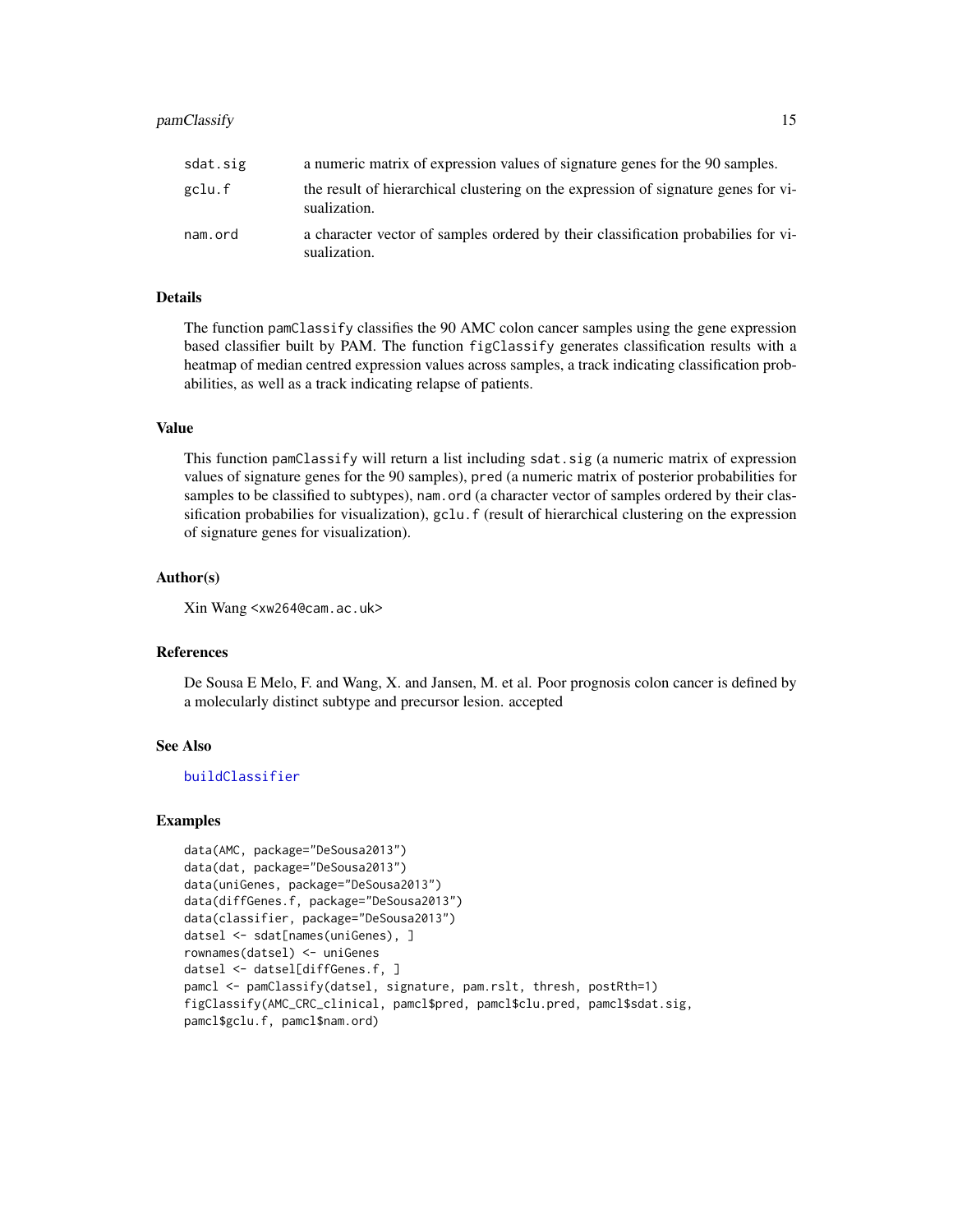<span id="page-15-1"></span><span id="page-15-0"></span>

#### Description

This function takes the expression data of top variable (MAD) genes to generate a mapping file between probesets and unique gene symbols.

#### Usage

pbs2unigenes(ge.CRC, sdat)

#### Arguments

| ge.CRC | a numeric matrix of expression data of genes expressed in at least one sample. |
|--------|--------------------------------------------------------------------------------|
| sdat   | a matrix of median centered expression values of top variable probesets.       |

#### Details

To facilitate the use of the classifier on other platforms, we collapsed the expression levels for probesets to genes. For each gene the probeset with highest overall expression was selected.

#### Value

This function will save uniGenes (a character vector of unique gene symbols named by probesets) to a file called uniGenes.RData in the current working directory.

#### Author(s)

Xin Wang <xw264@cam.ac.uk>

#### References

De Sousa E Melo, F. and Wang, X. and Jansen, M. et al. Poor prognosis colon cancer is defined by a molecularly distinct subtype and precursor lesion. accepted

#### See Also

#### [selTopVarGenes](#page-17-1)

```
library(hgu133plus2.db)
data(ge.CRC, package="DeSousa2013")
data(dat, package="DeSousa2013")
ge.CRC <- ge.all[selPbs, ]
uniGenes <- pbs2unigenes(ge.CRC, sdat)
```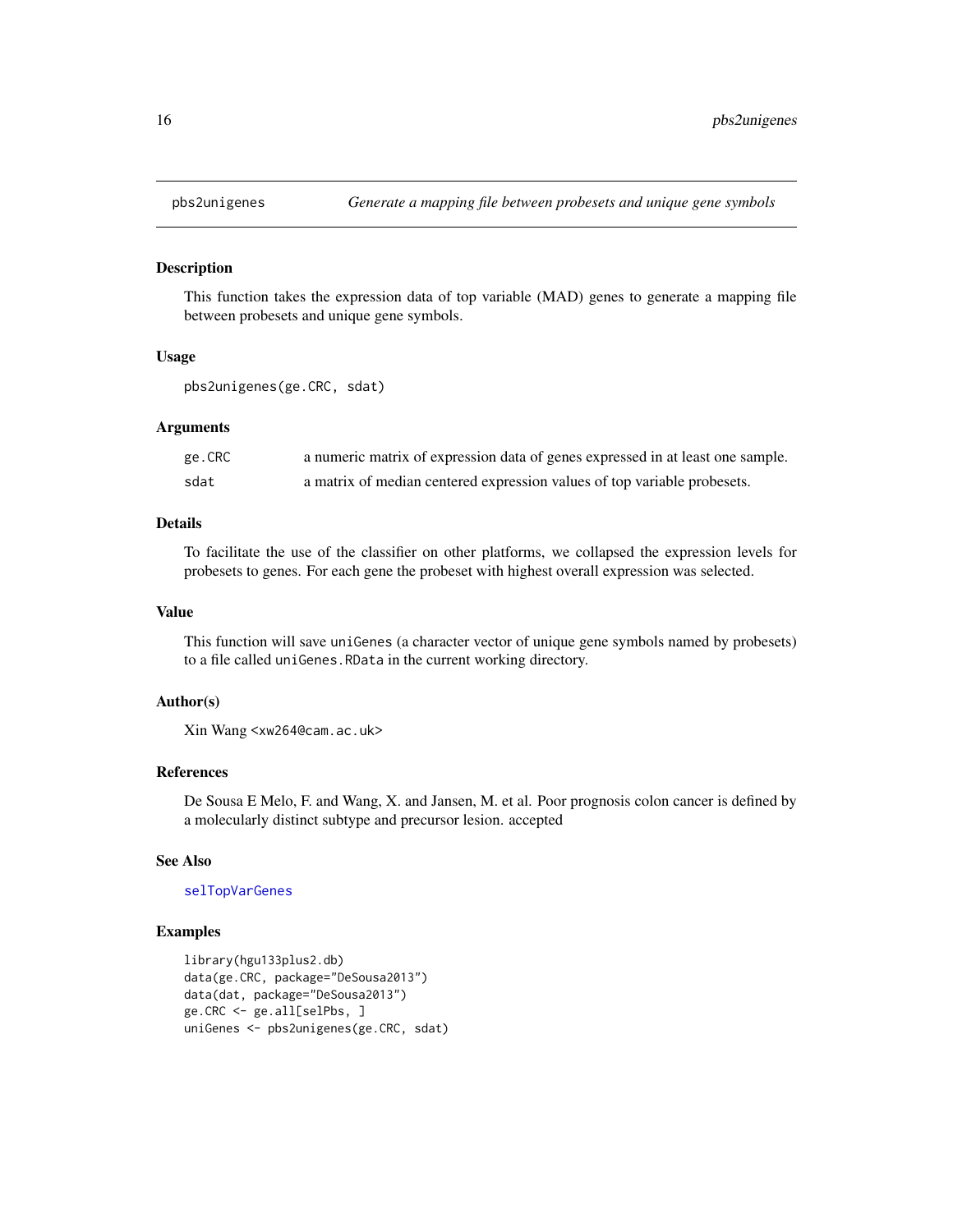<span id="page-16-1"></span><span id="page-16-0"></span>

#### Description

These functions performs survival analysis for the AMC data set, and generate a kaplan-meier plot to diagnose the prognosis of three subtypes.

#### Usage

```
progAMC(AMC_CRC_clinical, AMC_sample_head, clu.pred)
figKM(surv, survstats)
```
#### Arguments

| AMC_CRC_clinical |                                                                                                                 |
|------------------|-----------------------------------------------------------------------------------------------------------------|
|                  | a data frame including include clinical information (details in AMC_CRC_clinical).                              |
| AMC_sample_head  |                                                                                                                 |
|                  | a data frame include mapping information between microarray ids and sample<br>ids (details in AMC_sample_head). |
| clu.pred         | a numeric vector of classification labels named by colon cancer samples.                                        |
| surv             | the result of survfit containing survival curves of the AMC data set.                                           |
| survstats        | the result of surve of f for the AMC data set.                                                                  |

#### Details

The function progAMC performs survival analysis for the AMC data set and compares the prognosis of the three subtypes. The function figKM helps visualize the prognosis in a kaplan-meier plot.

#### Value

This function progAMC will save surv (result of [survfit](#page-0-0) containing survival curves of the AMC data set), survstats (result of [survdiff](#page-0-0)), data4surv (the data to perform survival analysis) to a file called survival.RData in the current working directory.

#### Author(s)

Xin Wang <xw264@cam.ac.uk>

#### References

De Sousa E Melo, F. and Wang, X. and Jansen, M. et al. Poor prognosis colon cancer is defined by a molecularly distinct subtype and precursor lesion. accepted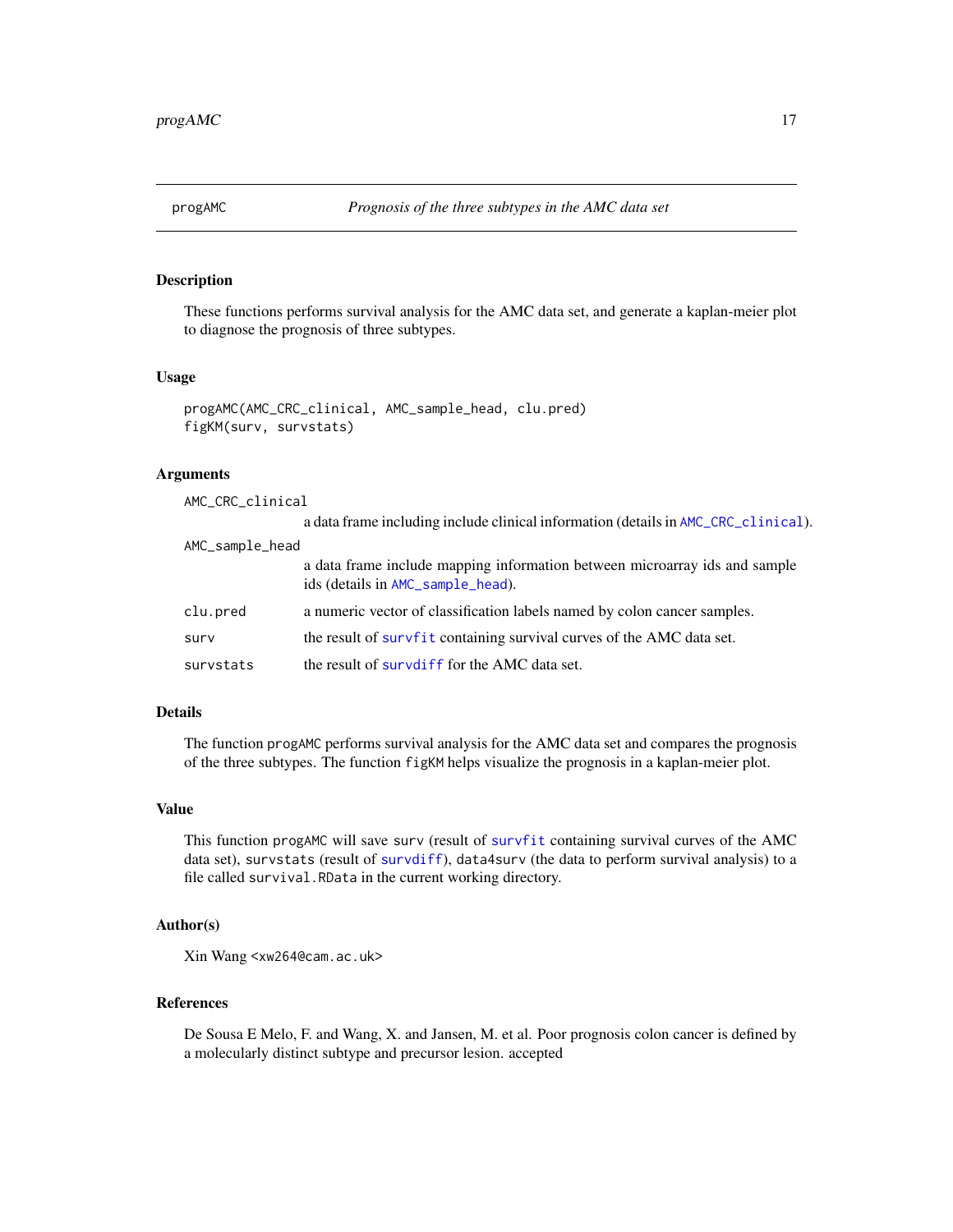#### Examples

```
library(survival)
data(AMC, source="DeSousa2013")
data(predAMC, source="DeSousa2013")
prog <- progAMC(AMC_CRC_clinical, AMC_sample_head, clu.pred)
surv <- prog$surv
survstats <- prog$survstats
figKM(surv, survstats)
```
<span id="page-17-1"></span>selTopVarGenes *Select top variable probesets*

#### Description

This function selects top variable probesets across the 90 cancer samples by median absolute deviations.

#### Usage

selTopVarGenes(ge.CRC, MADth=0.5)

#### Arguments

| ge.CRC | a numeric matrix of expression data of genes expressed in at least one sample. |
|--------|--------------------------------------------------------------------------------|
| MADth  | an numeric value specifying the cutoff of MAD (median absolute deviation).     |

#### Value

This function will return sdat, which is a matrix of median centered expression values of top variable probesets.

#### Author(s)

Xin Wang <xw264@cam.ac.uk>

#### References

De Sousa E Melo, F. and Wang, X. and Jansen, M. et al. Poor prognosis colon cancer is defined by a molecularly distinct subtype and precursor lesion. accepted

```
data(ge.CRC, package="DeSousa2013")
ge.CRC <- ge.all[selPbs, ]
sdat <- selTopVarGenes(ge.CRC, MADth=0.5)
```
<span id="page-17-0"></span>